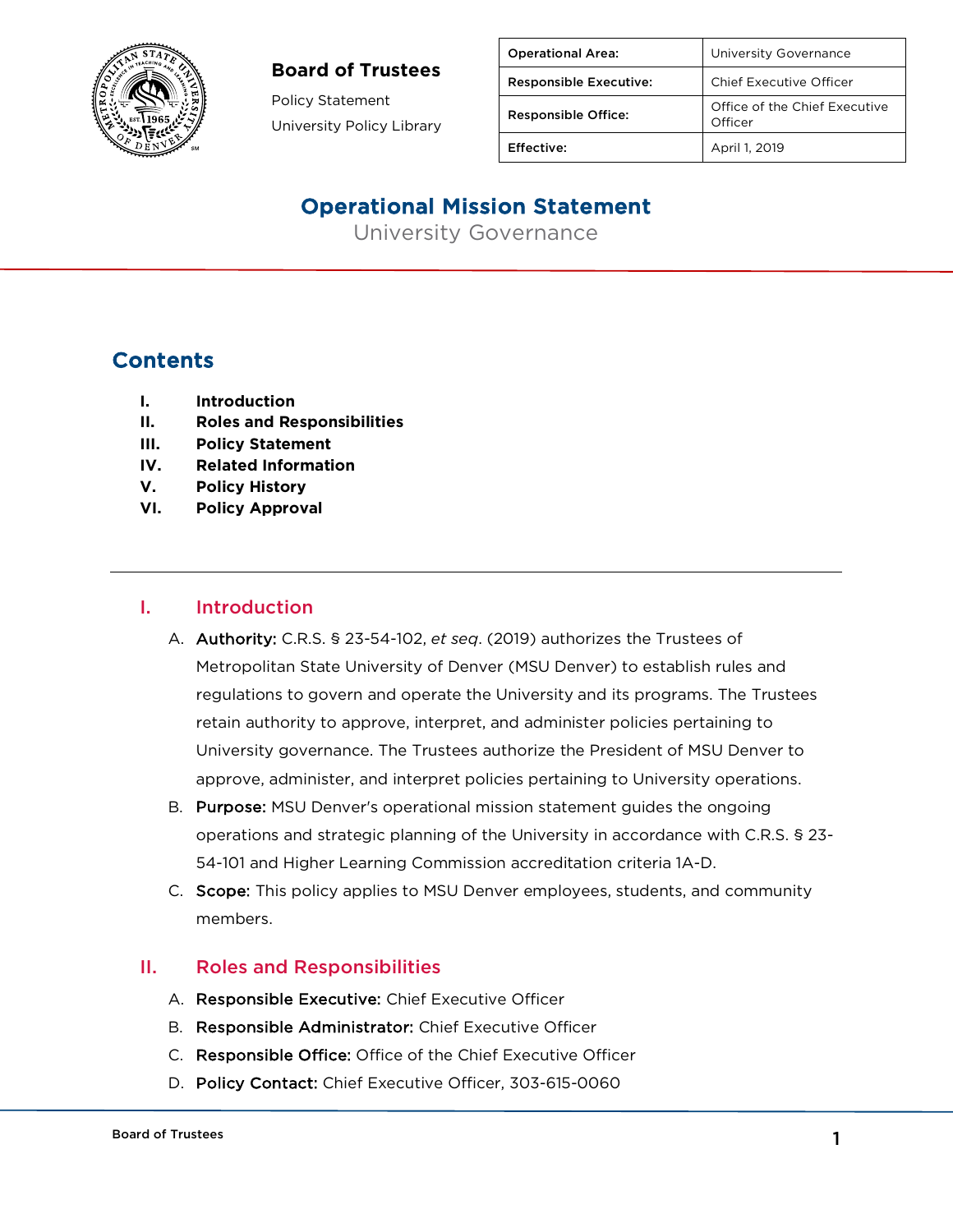

Policy Statement University Policy Library

| <b>Operational Area:</b>      | University Governance                    |
|-------------------------------|------------------------------------------|
| <b>Responsible Executive:</b> | <b>Chief Executive Officer</b>           |
| <b>Responsible Office:</b>    | Office of the Chief Executive<br>Officer |
| <b>Effective:</b>             | April 1, 2019                            |

## Operational Mission Statement

University Governance

### III. Policy Statement

Metropolitan State University of Denver is a comprehensive, baccalaureate and master's degree granting, urban, non-residential, "College of Opportunity." With its modified, open admission policy, the University welcomes students from all walks of life and circumstances, including all levels of academic preparation consistent with statutory guidelines. In addition to degree-seeking students, non-degree students seeking opportunities for continuing education are welcomed.

The University is a teaching institution where excellence in teaching and learning is accorded the highest priority. The University seeks to attract and build long-term relationships with a highly qualified faculty and staff with diverse interests and abilities. As partners in the University's fulfillment of its mission, faculty, staff and student participation through shared governance is encouraged and valued.

Student success, supported in a collegial atmosphere of academic freedom, is of paramount importance, and all members of the University community seek to inspire students to strive for the highest level of future achievement. The University seeks excellence in all programs and activities and evaluates the attainment of excellence utilizing measures focused on the knowledge, skills, and understanding students gain during their educational experience with the University. A successful college experience enables students at MSU Denver to achieve their educational goals.

The University offers programs and courses in the letters, arts, sciences, professional studies, and business disciplines. The University is committed to a liberal arts foundation for all students by which each graduate develops the ability to communicate and reason effectively as a culturally and economically literate citizen in a multicultural, global, and technological society. The University seeks to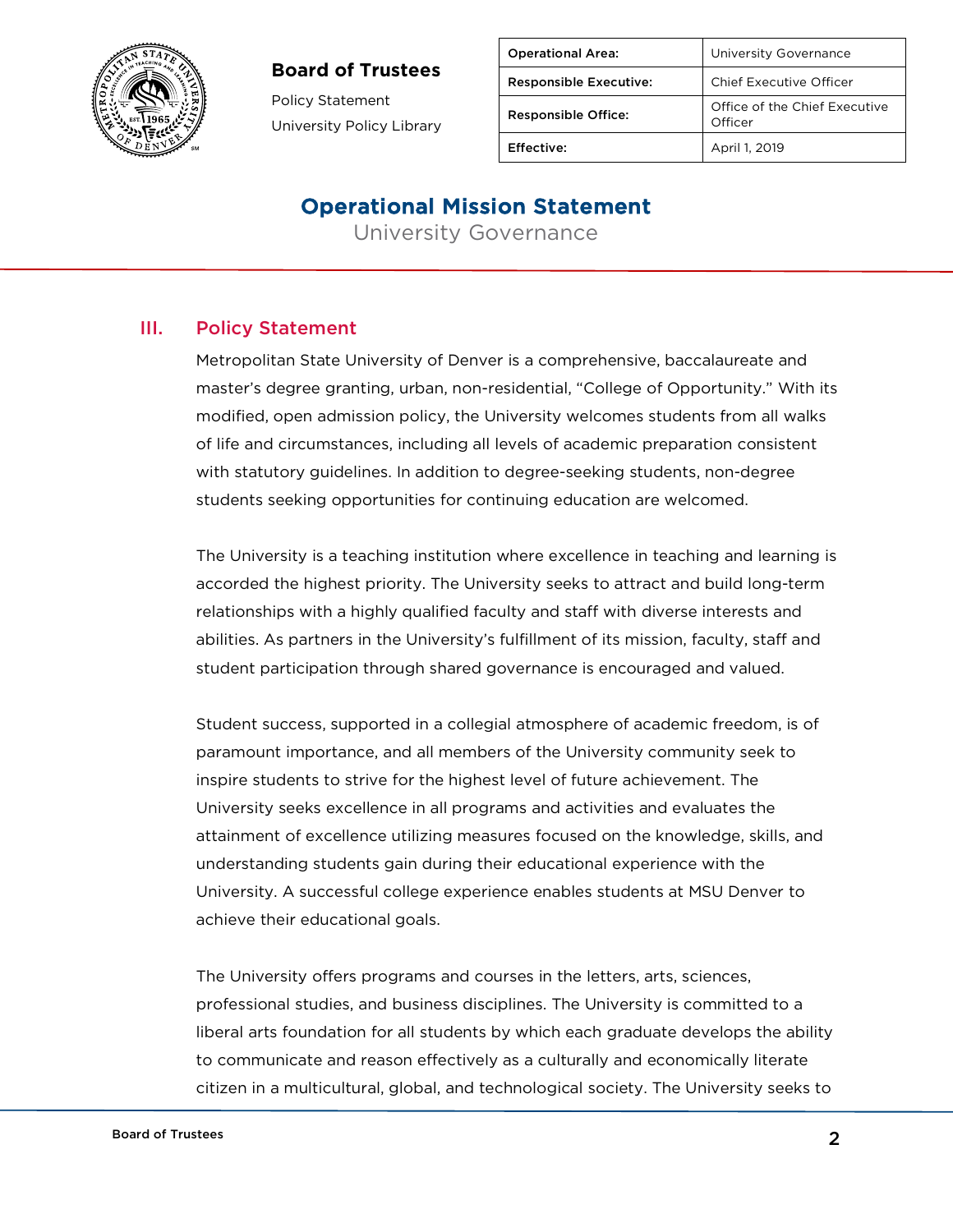

Policy Statement University Policy Library

| <b>Operational Area:</b>      | University Governance                    |
|-------------------------------|------------------------------------------|
| <b>Responsible Executive:</b> | Chief Executive Officer                  |
| <b>Responsible Office:</b>    | Office of the Chief Executive<br>Officer |
| Effective:                    | April 1, 2019                            |

## Operational Mission Statement

University Governance

provide its programs and services to a diverse student body in an environment of quality, accessibility, and affordability. Mutual respect, creative endeavor, and scholarly inquiry, within and among all University constituencies, are expected.

The University provides students with an enriching education that leads to rewarding careers, prepares them for further study, enhances the quality of their lives, and enables them to be well educated, critically thinking citizens who contribute and participate in meaningful ways in community and civic life. Partnerships with the University's Foundation, Alumni Association, non-profit agencies and service organizations, corporations, businesses, civic and governmental agencies, as well as the community at large, assist the University in fulfilling its mission. Institutional priorities are established in accordance with the interests and needs of students, faculty, staff, employers, and the citizens of Colorado.

### IV. Related Information

- A. C.R.S. § 23-54-101. University established—role and mission.
- B. Higher Learning Commission Criteria for Accreditation, Criterion 1A-D: Mission.

## V. Policy History

- A. Effective: April 1, 2019
- B. Revised: This policy supersedes section 1.5 of the *MSCD Trustees Manual*, 2007.
- C. Review: This policy will be reviewed every five years or as deemed necessary by University leadership.